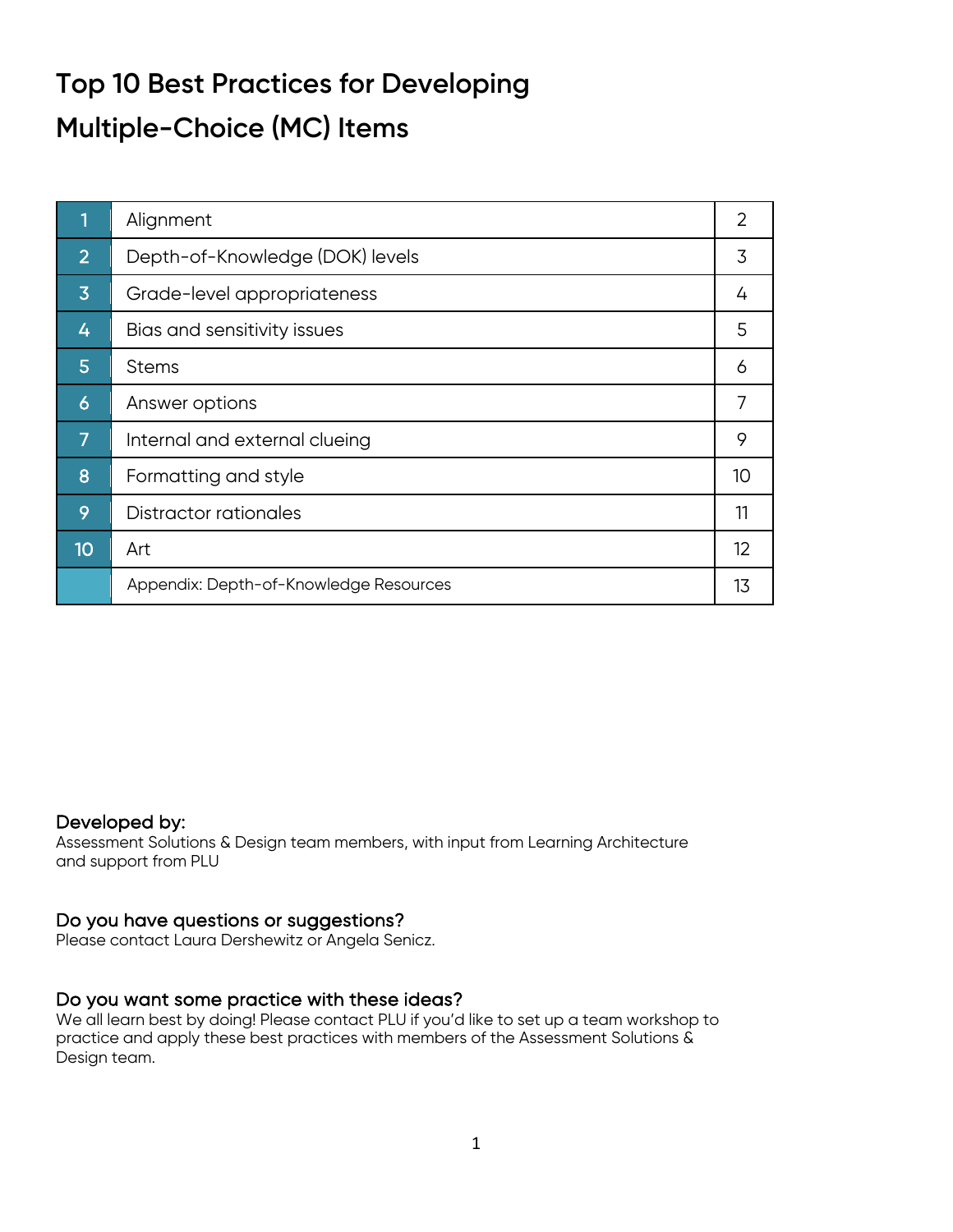# 1 Align the item to the required standard, skill, and/or learning objective.

Item alignment, or connection to the standard, skill, or learning objective, is crucial.

## Why?

intended.

Even a flawlessly

constructed item will not provide useful data if it fails to measure what is

#### Example

Standard: CCSS.RI.6.5: Analyze how a particular sentence, paragraph, chapter, or section fits into the overall structure of a text and contributes to the development of the ideas.

 $\checkmark$  Aligns Tightly

# **x** Does Not Align Tightly

What is the MAIN structure of the passage?

- A. sequence of events\*
- B. order of importance
- C. problem and solution
- D. comparison and contrast

The standard asks about the role

paragraph, chapter, or section of a text—not about the overall structure of a text. Therefore, the

of a particular sentence,

- on the islands C. to explain Kilauea's importance in forming parts of the Big Island D. to explain Kilauea's unusual
	- appearance to visitors

This item aligns tightly to the standard because it asks about the role of a particular paragraph.

What is the purpose of paragraph 7? A. to show how Hawaii's volcanic activity has helped scientists better understand volcanoes \* B. to show how Hawaii's volcanic eruptions affect those who live

item does not align tightly to the standard.

If a standard, skill, or learning objective has multiple parts, the item need not assess every part at once. It can focus on just one component.

#### Why?

- MC items that assess multiple concepts can be wordy and hard to follow.
- They can also make it difficult to pinpoint the concept(s) that students are struggling with.

#### Refer to the item above.

Note that the item does not attempt to focus on both structure (how the paragraph "fits into the overall structure") and content (how the paragraph "contributes to the development of the ideas"). It focuses on just one part of the standard (content).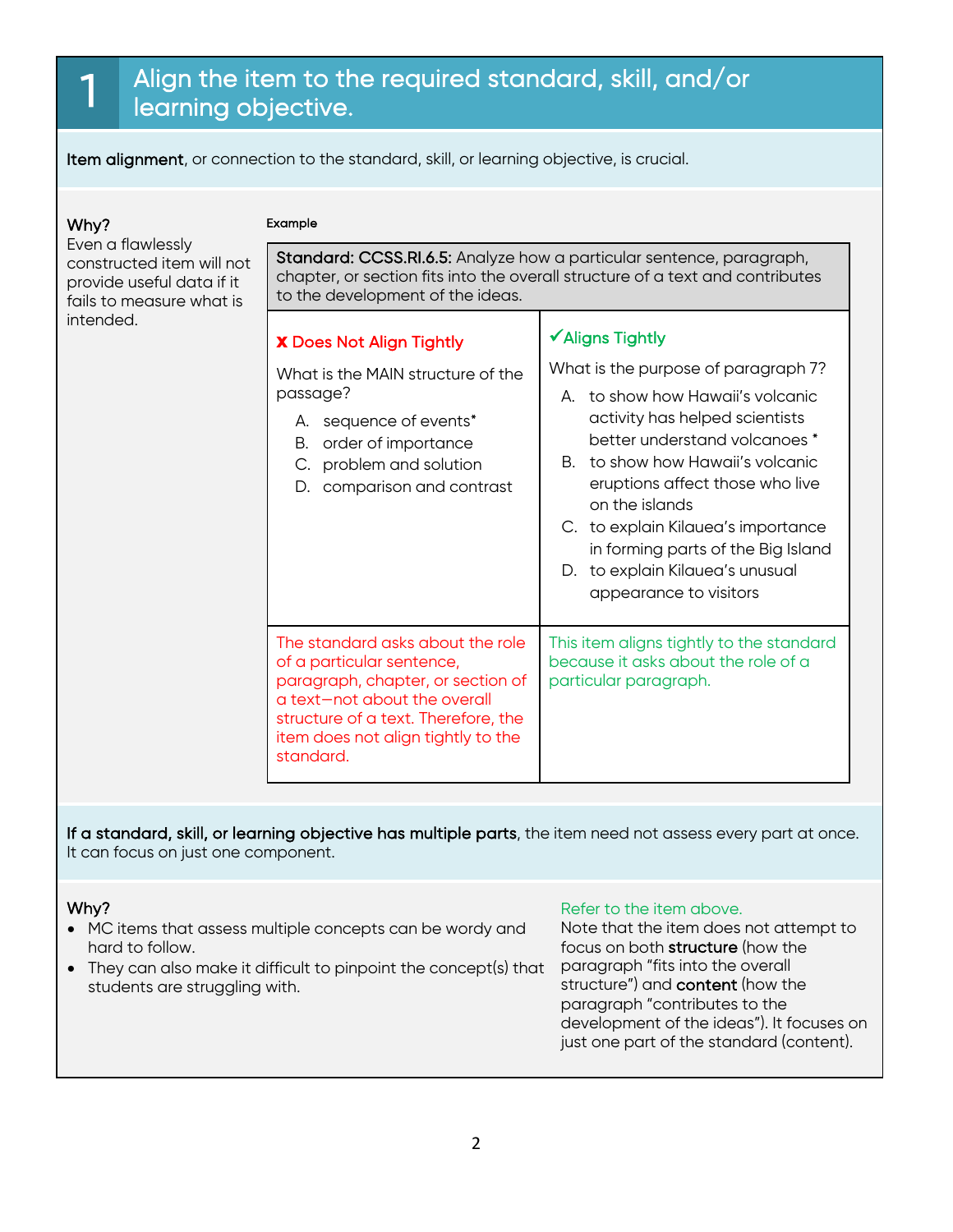# 2 Make sure the item has the required depth-of-knowledge (DOK) level.\*

The DOK level describes the complexity of the cognitive processes demanded by an item. It refers to the type of thinking involved:

- DOK 1: recall and reproduction
- DOK 2: skills and concepts
- DOK 3: strategic thinking
- DOK 4: extended thinking

#### Keep in mind:

#### Example

- DOK and difficulty are not the same. An item with a low DOK level is not necessarily easy. For example, this item is DOK 1 but might be difficult to answer: Who was James Polk's vice president?
- DOK should reflect reasoning skills; it should not be influenced by other factors, such as complex wording.
- Multiple-choice items can assess higherorder thinking skills, not just recall (such as the second example shown).

\*Learn more about DOK, including additional examples and verb charts, in the appendix, which begins on p. 13.

Standard: CCSS.RL.8.2: Determine a theme or central idea of a text and analyze its development over the course of the text, including its relationship to the characters, setting, and plot; provide an objective summary of the text.

## $\checkmark$  DOK 1 or 2

What is the BEST summary of paragraph 2?

- A. Ingrid helps her dad with yard work.
- B. Ingrid grows tomatoes for her experiment.\*
- C. Ingrid asks her dad about growing tomatoes.
- D. Ingrid decides what she will do for the science fair.

This item focuses on the "summary" part of the standard. It would likely be considered a DOK 1 because it involves basic comprehension though a summary item can be a DOK 2 if it requires students to make decisions (e.g., which details are important enough to include).

## $\checkmark$  DOK 2 or 3

In "Diego's Bistro," what lesson does Diego learn?

- A. He should trust his boss's advice.
- B. He should share his opinions more often.
- C. It is important to keep trying after a failure.
- D. It is important to recognize other people's skills.\*

This item focuses on the "theme" part of the standard. It could be considered a DOK 2 or 3 because it involves analysis and abstract thought. (Determining an item's DOK level sometimes involves subjectivity.)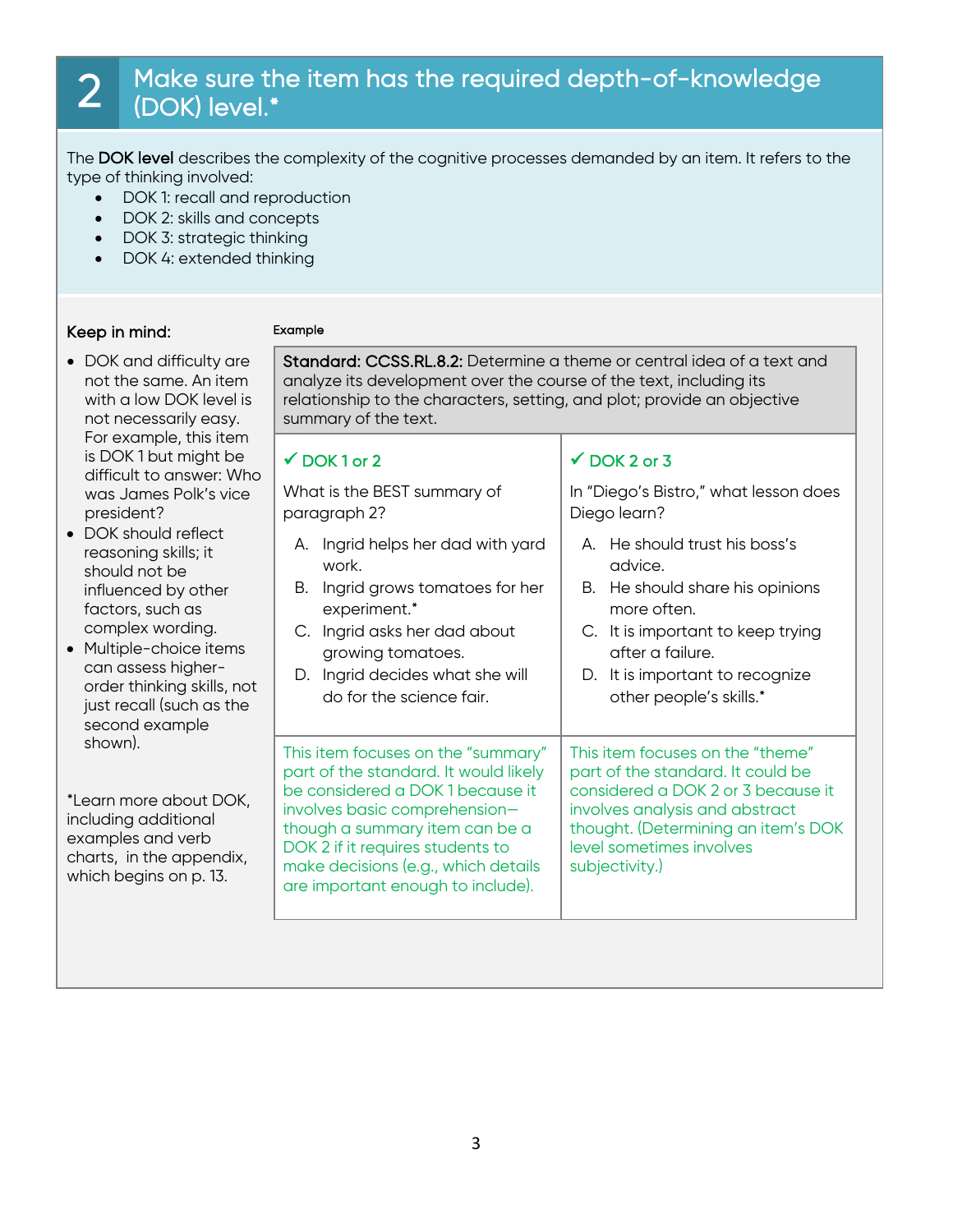# $\bar{\mathbf{3}}$  Make sure the item is appropriate for the grade level.

The vocabulary and syntax should not be too difficult for the targeted audience.

#### Why?

#### Example

| If they are, then the item<br>measures students' ability to<br>comprehend the item, not                                                                                                                                                                                                                 | Standard: RL.3.1 (grade 3) Ask and answer questions to demonstrate<br>understanding of a text, referring explicitly to the text as the basis for the<br>answers.                   |                                                                                                                                                                                                                 |  |
|---------------------------------------------------------------------------------------------------------------------------------------------------------------------------------------------------------------------------------------------------------------------------------------------------------|------------------------------------------------------------------------------------------------------------------------------------------------------------------------------------|-----------------------------------------------------------------------------------------------------------------------------------------------------------------------------------------------------------------|--|
| their understanding of the<br>standard, skill, or learning<br>objective.                                                                                                                                                                                                                                | <b>X</b> Not appropriate for the<br>grade level                                                                                                                                    | $\checkmark$ Appropriate for the<br>grade level                                                                                                                                                                 |  |
| Keep in mind:<br>Individual words used in<br>an item should be on<br>grade level or below.<br>HMH typically uses EDL<br>to make this<br>determination. If a<br>secondary reference is                                                                                                                   | Which word BEST tells what kind of<br>passage this is?<br>A. fiction<br>folktale*<br>В.<br>fantasy<br>C.<br>biography<br>D.<br>This item includes multiple words                   | What kind of story is<br>"Snow Cookies"?<br>A. a story like real life<br>a story that has magic<br>В.<br>C. a story about an adventure<br>D. a story with talking animals*<br>All of the words in this item are |  |
| needed, HMH typically<br>uses Children's Writer's<br>Word Book<br>• Exceptions may be made<br>for discipline-specific<br>words defined in a<br>passage; targeted<br>vocabulary words; tiered<br>academic vocabulary;<br>language that appears in<br>the standard, skill, or<br>learning objective; etc. | that are above grade level in EDL.<br>If students get it wrong, we won't<br>know if it's because they struggled<br>with the content or with reading<br>and understanding the item. | grade 3 or below in EDL.                                                                                                                                                                                        |  |

The item content should be grade-level appropriate as well.

#### Keep in mind:

- Item content should be comprehensible to the targeted audience. It should not rely on background knowledge that test takers wouldn't have.
- Items should not aim to teach students something new. They should adhere to the content and grade-level limits of the standard being assessed.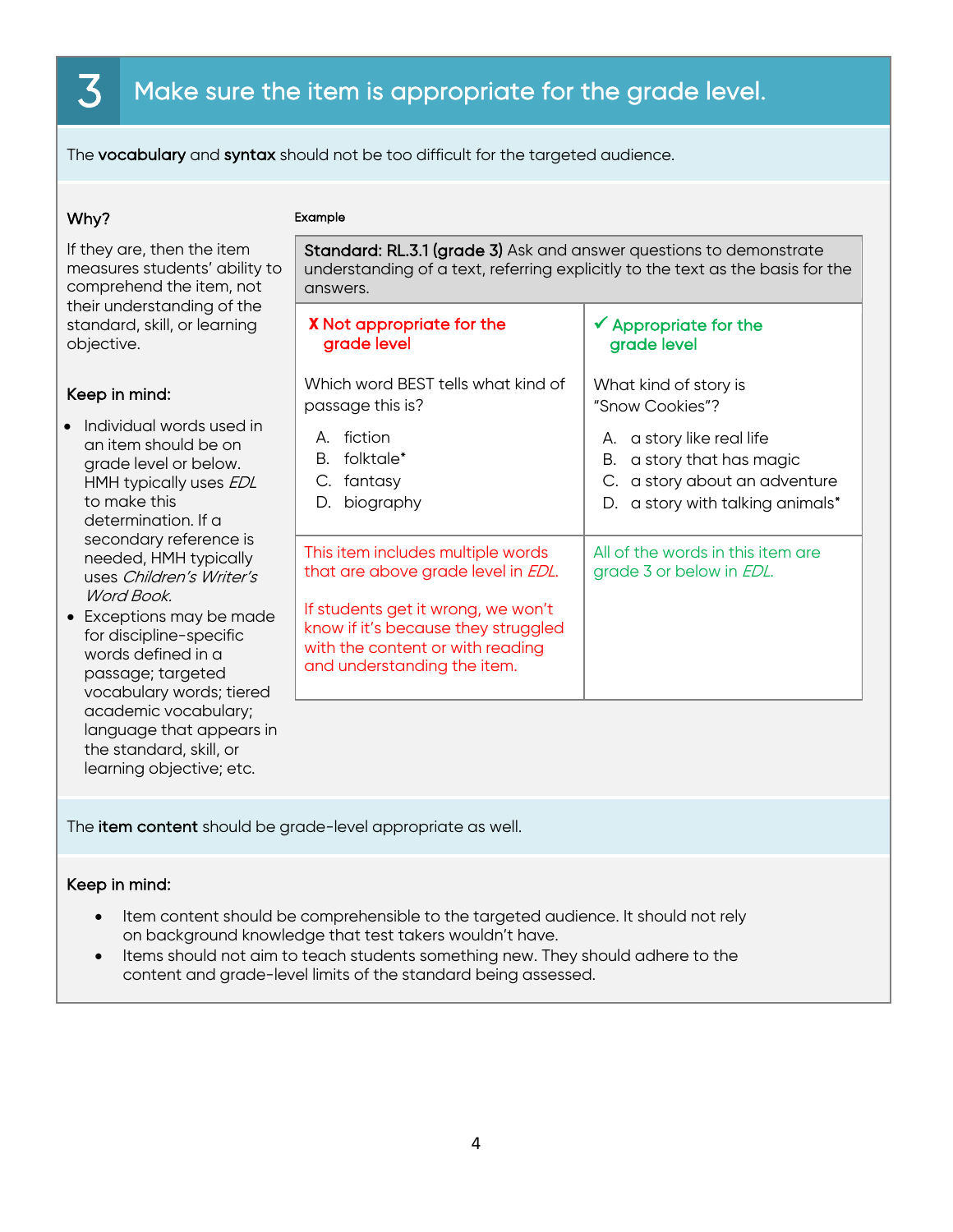# $\Delta$  Make sure the item is free of bias/sensitivity issues.

All items must be fair to all students.

Bias: Items should not include language or content that favors some students over others. Students of the same ability level should, on average, be able to answer an item equally well regardless of their membership in certain gender, racial, ethnic, cultural, disability, linguistic, socioeconomic, and/or other groups.

Sensitivity: Topics and situations that might be perfectly acceptable in other contexts can adversely affect students taking a test on their own, with no opportunity for discussion or adult guidance. Items should therefore avoid topics that students might reasonably find controversial or upsetting. Some examples include alcohol, tobacco, or drug use; serious social issues such as poverty or sexual abuse; references to recent national tragedies; etc.

#### Example

#### **X** Item has sensitive content.

Winemakers, also called vintners, have been studying wine grapes for centuries. Many factors influence the flavor of wine, but by far the greatest influence is the type of grape used. Through much trial and error, vintners have learned which grapes grow best under which conditions.

A major factor affecting the grape is the temperature of the growing season. Some grapes thrive in hot climates, while others grow well only in cooler climates.

Study the chart showing ideal growing season temperatures for different varietals. Using this information, determine the best varietals to be grown in Healdsburg, California, where the average temperature between April and October is 67 degrees Fahrenheit.

[chart]

- A. Merlot, Malbec, or Zinfandel\*
- B. Pinot Gris, Riesling, or Pinot Noir
- C. Riesling, Sauvignon Blanc, or Syrah
- D. Pinot Noir, Chardonnay, or Tempranillo

This science item was submitted by a vendor. It aligns to the assigned standard and DOK level, but the context is inappropriate because of the focus on alcoholic beverages.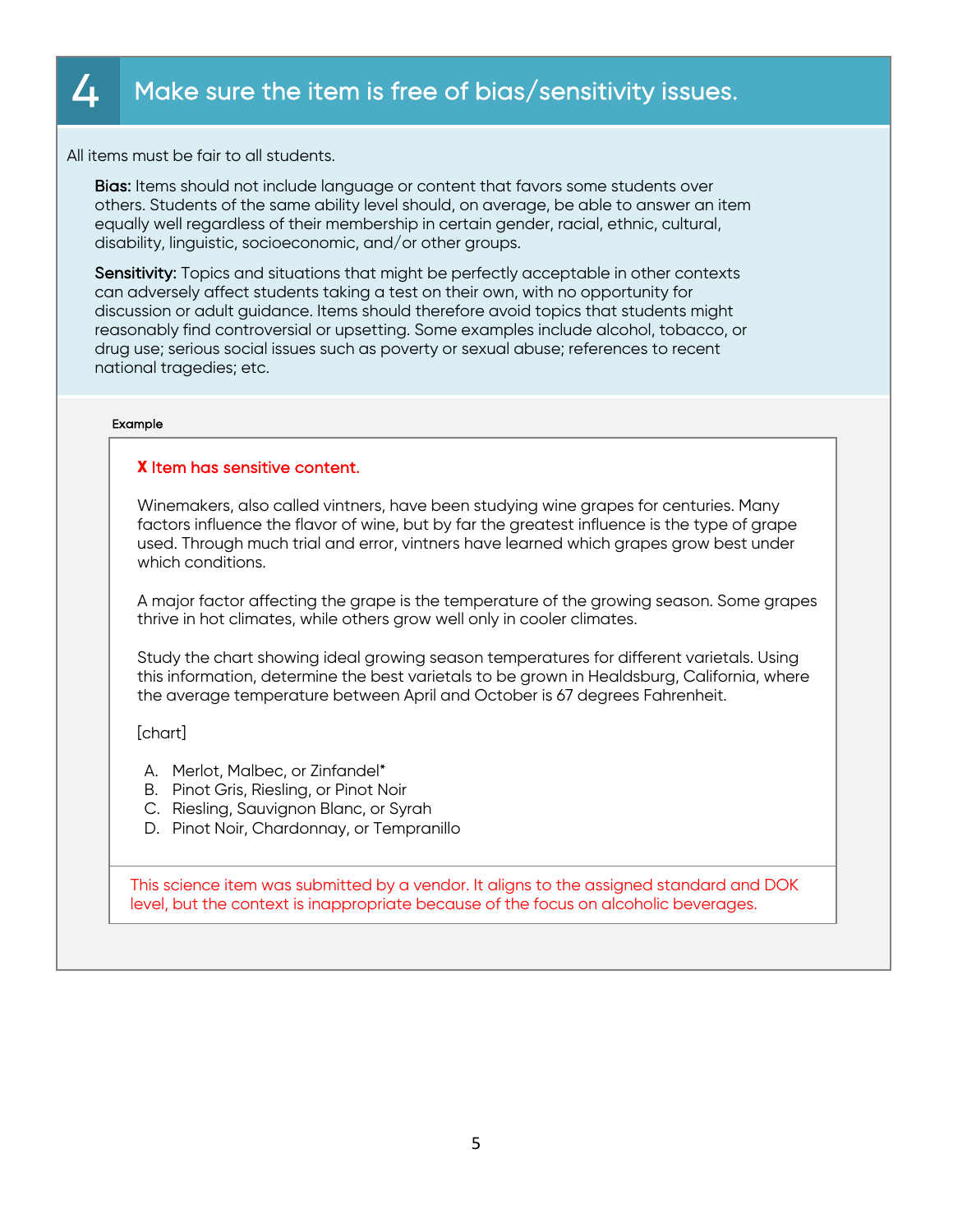# $5<sup>7</sup>$  Make sure the stem follows best practices.

The stem is the part of an item that states the question to be answered or the task to be completed. Follow these guidelines for multiple-choice item stems:

| • Write clearly and simply,<br>avoiding trick questions that<br>require students to figure out a<br>particular angle or hidden<br>agenda.<br>Be concise.                                                                                                   |  | Example                                                                                                                                                                                                                                                                                                                                                                                                                                                                                                                              |                                                                                            |  |
|------------------------------------------------------------------------------------------------------------------------------------------------------------------------------------------------------------------------------------------------------------|--|--------------------------------------------------------------------------------------------------------------------------------------------------------------------------------------------------------------------------------------------------------------------------------------------------------------------------------------------------------------------------------------------------------------------------------------------------------------------------------------------------------------------------------------|--------------------------------------------------------------------------------------------|--|
|                                                                                                                                                                                                                                                            |  | <b>X</b> Not concise<br>Flowers need sunlight and water.<br>How do sunlight and water help<br>the flowers?                                                                                                                                                                                                                                                                                                                                                                                                                           | $\checkmark$ Concise<br>Why do flowers need sunlight<br>and water?                         |  |
| Ask positive questions rather<br>than using the word not or<br>other negative words.<br>(There may be exceptions, but<br>generally, positive questions<br>are easier to follow.)                                                                           |  | <b>X</b> Negative<br>Which of the following is NOT a<br>right guaranteed to U.S. citizens?                                                                                                                                                                                                                                                                                                                                                                                                                                           | $\checkmark$ Positive<br>Which of the following is a right<br>guaranteed to U.S. citizens? |  |
| Avoid absolutes. Try to use <i>most likely</i> instead of <i>always. Always</i> is an absolute; very few<br>answers to an item will always be correct. (There may be exceptions in some cases, such<br>as for geometry and proportional reasoning skills.) |  |                                                                                                                                                                                                                                                                                                                                                                                                                                                                                                                                      |                                                                                            |  |
| Ask only one question.                                                                                                                                                                                                                                     |  |                                                                                                                                                                                                                                                                                                                                                                                                                                                                                                                                      |                                                                                            |  |
| Include accurate and necessary content information. This might include stimuli such as<br>$\bullet$<br>art, a passage quotation, a dictionary definition, etc.                                                                                             |  |                                                                                                                                                                                                                                                                                                                                                                                                                                                                                                                                      |                                                                                            |  |
| For passage-<br>based items<br>reading.)                                                                                                                                                                                                                   |  | Require students to read and understand the passage rather than rely on<br>background knowledge. (There may be exceptions for subject areas other than<br>Ask questions worth asking (focus on significant ideas, not trivial details).                                                                                                                                                                                                                                                                                              |                                                                                            |  |
| For items with<br>context &<br>real-world<br>scenarios<br>$\bullet$<br>$\bullet$<br>$\bullet$                                                                                                                                                              |  | Use content that is accurate and realistic.<br>Choose content that will not be easily outdated.<br>Be careful not to introduce potential bias/sensitivity concerns.<br>Vary these items within standard or item sets.<br>Appeal to many different student interests (art, music, reading, sports, nature, etc.).<br>Be grade-level appropriate.<br>Provide enough information for students to answer the question, but not so much<br>that it is overwhelming or difficult to comprehend.<br>Avoid including extraneous information. |                                                                                            |  |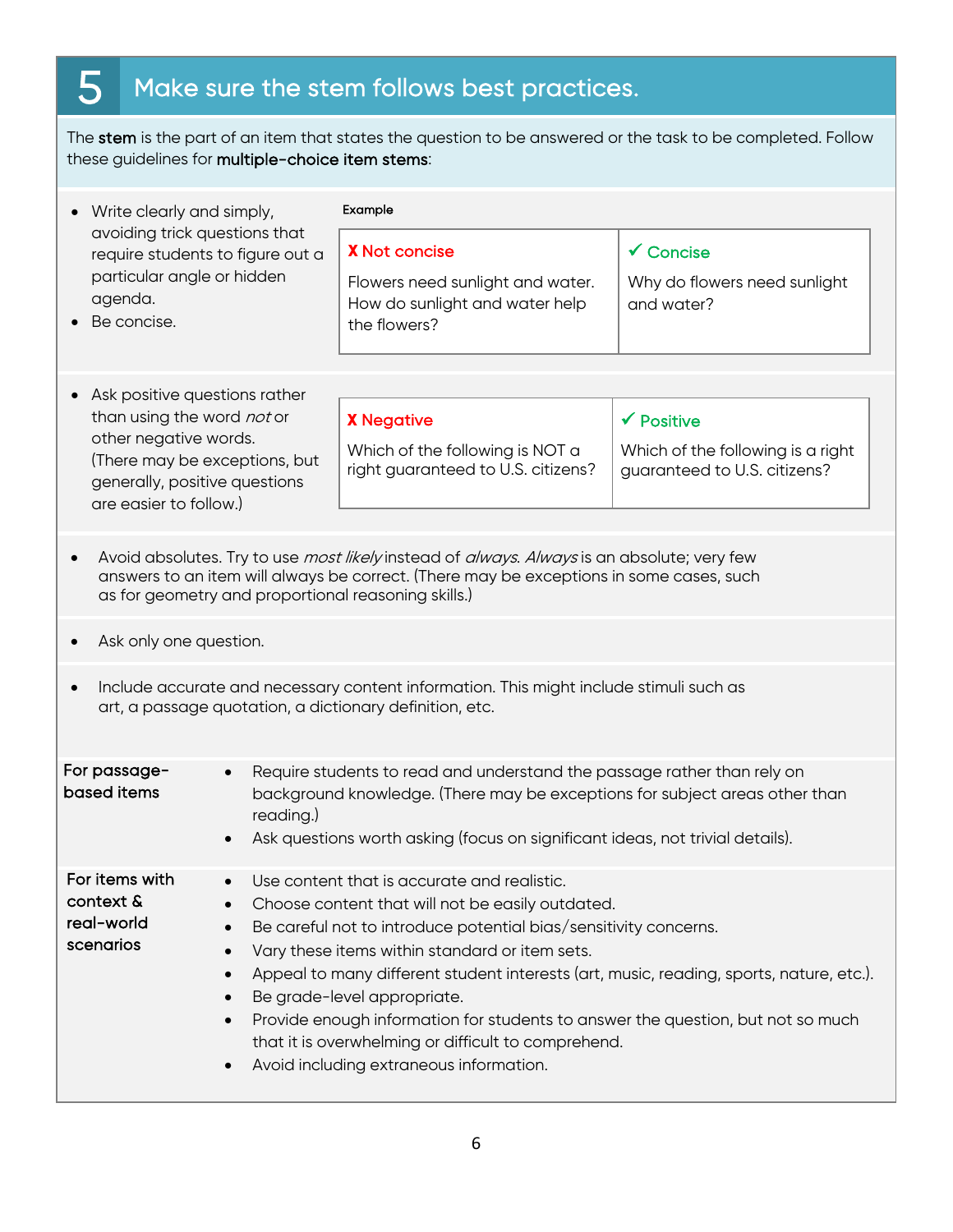# $\bf 6$  Make sure the answer options follow best practices.

Most multiple-choice items have four answer options: three distractors (wrong answers) and one key (correct answer). Lower grade levels sometimes include only three options.

Follow these guidelines for ALL answer options:

• Be sure answer options are parallel in terms of verb usage, sentence or phrase structure, length, etc.

| Avoid outliers.                                                                                                                                                                                                                 | Example (middle grades)                                                                                                                                                                                                                                                                                                                  |                                                                                                                                                                                                                                                                                                                                                                                                                                                               |  |  |
|---------------------------------------------------------------------------------------------------------------------------------------------------------------------------------------------------------------------------------|------------------------------------------------------------------------------------------------------------------------------------------------------------------------------------------------------------------------------------------------------------------------------------------------------------------------------------------|---------------------------------------------------------------------------------------------------------------------------------------------------------------------------------------------------------------------------------------------------------------------------------------------------------------------------------------------------------------------------------------------------------------------------------------------------------------|--|--|
| One answer<br>option should                                                                                                                                                                                                     | X Has an outlier                                                                                                                                                                                                                                                                                                                         | √Does not have outliers                                                                                                                                                                                                                                                                                                                                                                                                                                       |  |  |
| not stand out in<br>comparison to<br>the others.                                                                                                                                                                                | Based on the speech, what important<br>victory for women paved the way for<br>future women?                                                                                                                                                                                                                                              | According to the speech, what<br>important victory for one woman helped<br>pave the way for other women?                                                                                                                                                                                                                                                                                                                                                      |  |  |
|                                                                                                                                                                                                                                 | A. A businessman believed women<br>could be as good at bookkeeping<br>as men.<br>B. A seamstress of the city made<br>good wages for her clothing.<br>C. Men recognized a woman as an<br>equal coworker.<br>D. Elizabeth Blackwell went to<br>medical school.*<br>Option D is an outlier because it's the<br>only one with a proper noun. | A. Elizabeth Blackwell went to<br>medical school.*<br>B. Sojourner Truth did the same work<br>as a man.<br>C. Mrs. Gifford was able to support<br>herself financially.<br>D. Sarah Owen spoke about women's<br>working abilities.<br>All four options include a proper noun<br>and have a parallel structure. Another<br>approach would be to have two options<br>with proper nouns and two without. This<br>would create balance across the four<br>choices. |  |  |
|                                                                                                                                                                                                                                 |                                                                                                                                                                                                                                                                                                                                          |                                                                                                                                                                                                                                                                                                                                                                                                                                                               |  |  |
|                                                                                                                                                                                                                                 |                                                                                                                                                                                                                                                                                                                                          |                                                                                                                                                                                                                                                                                                                                                                                                                                                               |  |  |
|                                                                                                                                                                                                                                 | Avoid use of all of the above, none of the above, or other absolutes. Students gravitate<br>toward these options regardless of their accuracy.                                                                                                                                                                                           |                                                                                                                                                                                                                                                                                                                                                                                                                                                               |  |  |
| Avoid polar opposites. (There may be exceptions to this rule, as with items on synonyms or<br>antonyms.)                                                                                                                        |                                                                                                                                                                                                                                                                                                                                          |                                                                                                                                                                                                                                                                                                                                                                                                                                                               |  |  |
| Arrange answer options in a logical order. For example, they might be stacked by length,<br>in ascending or descending order (for numbers), in alphabetical order, or in the order they<br>appear in a passage or piece of art. |                                                                                                                                                                                                                                                                                                                                          |                                                                                                                                                                                                                                                                                                                                                                                                                                                               |  |  |
|                                                                                                                                                                                                                                 |                                                                                                                                                                                                                                                                                                                                          | Continues on next page.                                                                                                                                                                                                                                                                                                                                                                                                                                       |  |  |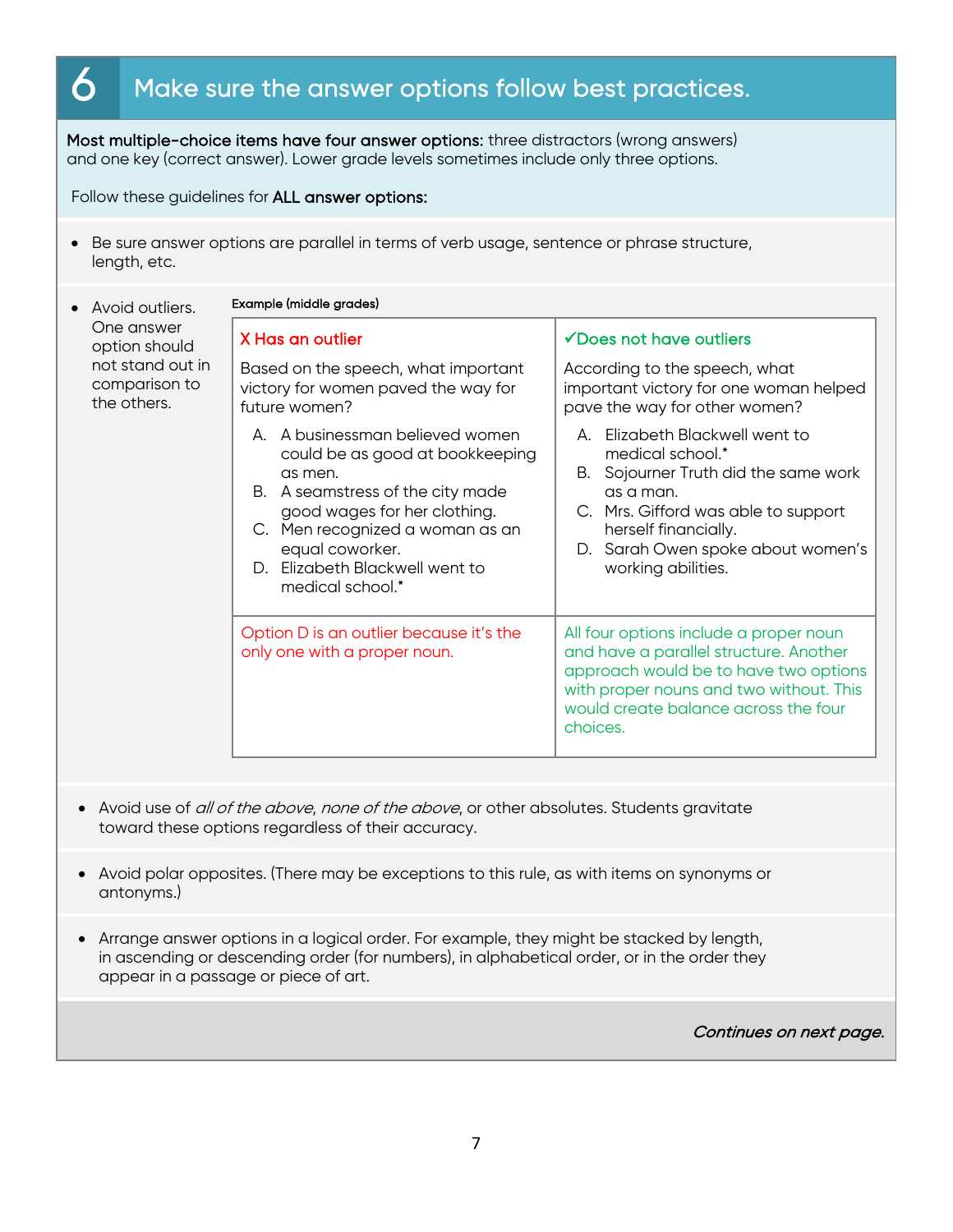# 6 Make sure the answer options follow best practices.

Follow these guidelines for distractors (wrong answers):

| Use distractors that Example                                                                                                                  |                                                                                                                                                                                                                                                                                                                                                                             |  |  |
|-----------------------------------------------------------------------------------------------------------------------------------------------|-----------------------------------------------------------------------------------------------------------------------------------------------------------------------------------------------------------------------------------------------------------------------------------------------------------------------------------------------------------------------------|--|--|
| represent errors or<br>misconceptions<br>that students<br>commonly make.                                                                      | X One of the distractors does not represent a common error or<br>misconception.<br>What is $8 \times 4$ ?<br>A. 12<br>B. 24<br>C. 30<br>$D. 32*$<br>Unlike A $(8 + 4)$ and B $(8 \times 3)$ , option C does not represent an error that students<br>would commonly make. Students know that only factors multiplied by 5 or 10 can<br>have products that end in 0.          |  |  |
| • Be sure distractors<br>are plausible but<br>clearly incorrect.                                                                              | X The distractors are implausible.<br>Which of these is a complete sentence?<br>A. he<br>B. to college<br>C. while he was<br>D. He went to college while he was working full time.*<br>Options A-C are implausible because they are very short and obviously don't<br>express a complete thought. A more plausible distractor might be "while he was<br>working full time." |  |  |
| • Avoid distractors<br>that are overly<br>negative. These<br>options are rarely<br>correct, so they<br>narrow the field of<br>'real" choices. | X One of the distractors is overly negative.<br>Which word BEST describes the mood of the speaker in this poem?<br>A. sad<br>B. furious<br>C. playful*<br>D. thoughtful<br>It is unlikely that a speaker on an assessment would be "furious," so option B<br>would be easy for students to eliminate without much thought.                                                  |  |  |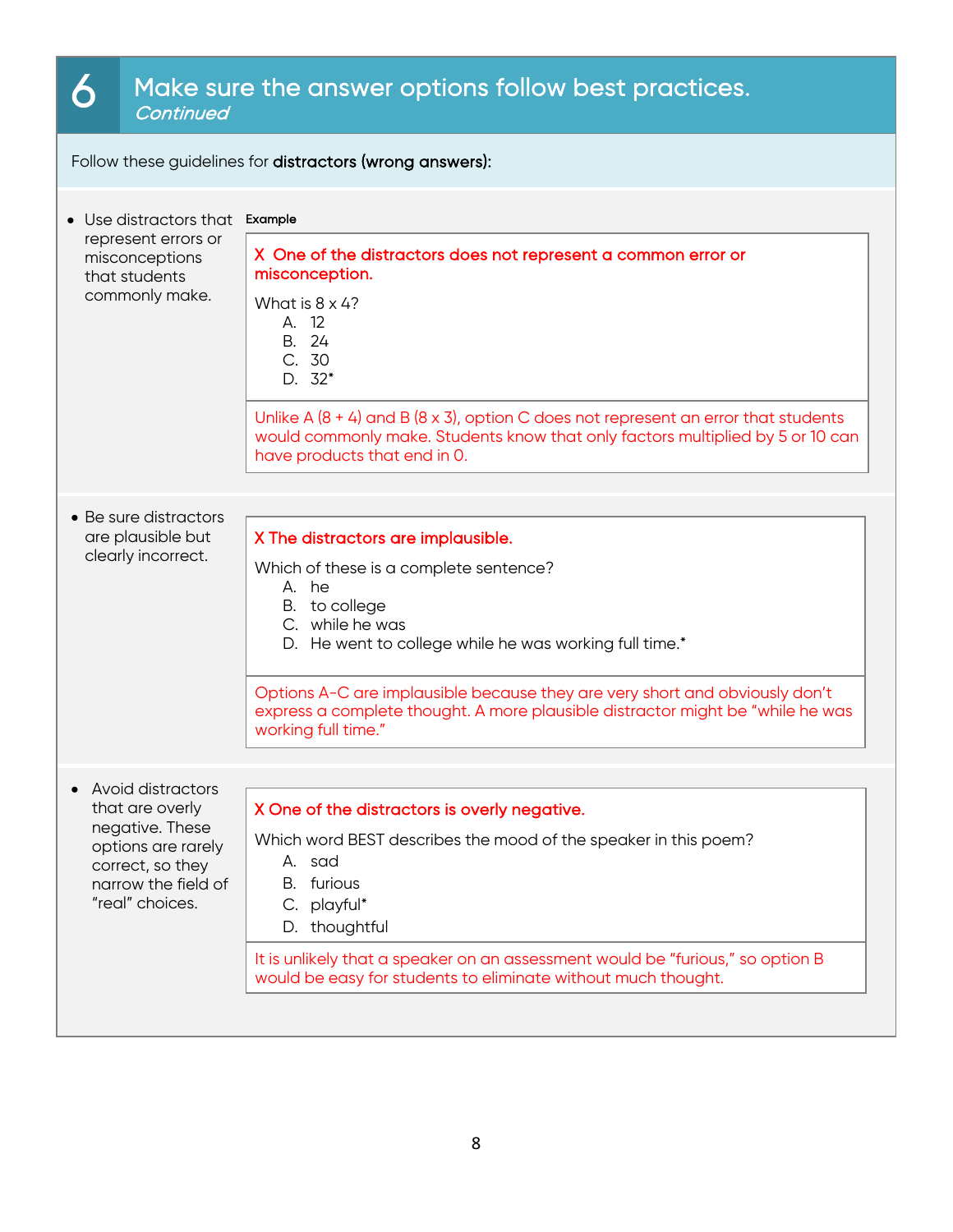# Avoid internal and external clueing.

Internal Clueing: The item stem (including any art) should not clue the correct answer.

- If an important word, phrase, or number appears in the stem, it should appear in zero, two, or all four answer options.
- Internal clueing can also result from a lack of parallelism and balance, as described in section 6. For example, the key might stand out because it's far longer than the other options.

#### Example

#### X Has internal clueing

How does Michael get home?

- A. He takes the bus.
- B. He walks with a friend.
- C. He rides his bike home.\*
- D. He runs for three blocks.

The word *home* appears in both the stem and the key.

#### $\checkmark$  Does not have internal clueing

How does Michael get home?

- A. He rides his bike.\*
- B. He takes the bus.
- C. He walks with a friend.
- D. He runs for three blocks.

External Clueing: One item in a set should not clue the answer to another.

- Avoid providing information that may be used to answer other items.
- In most cases, items should function independently. The answer to one item should not be required as a condition for answering subsequent items. (There may be exceptions for performance tasks, multipart items, etc.)

#### X Items have external clueing.

Which word describes how the girl feels about having a party?

- A. calm
- B. upset
- C. excited\*
- D. worried

What is the story MOSTLY about?

- A. a girl who has a big family
- B. a boy who wants to be a good friend
- C. how a boy makes a present for his friend
- D. why a girl is excited about having a party\*

The stem and key of the first item clue the key of the second item. Also, the key of the second item clues the key of the first item.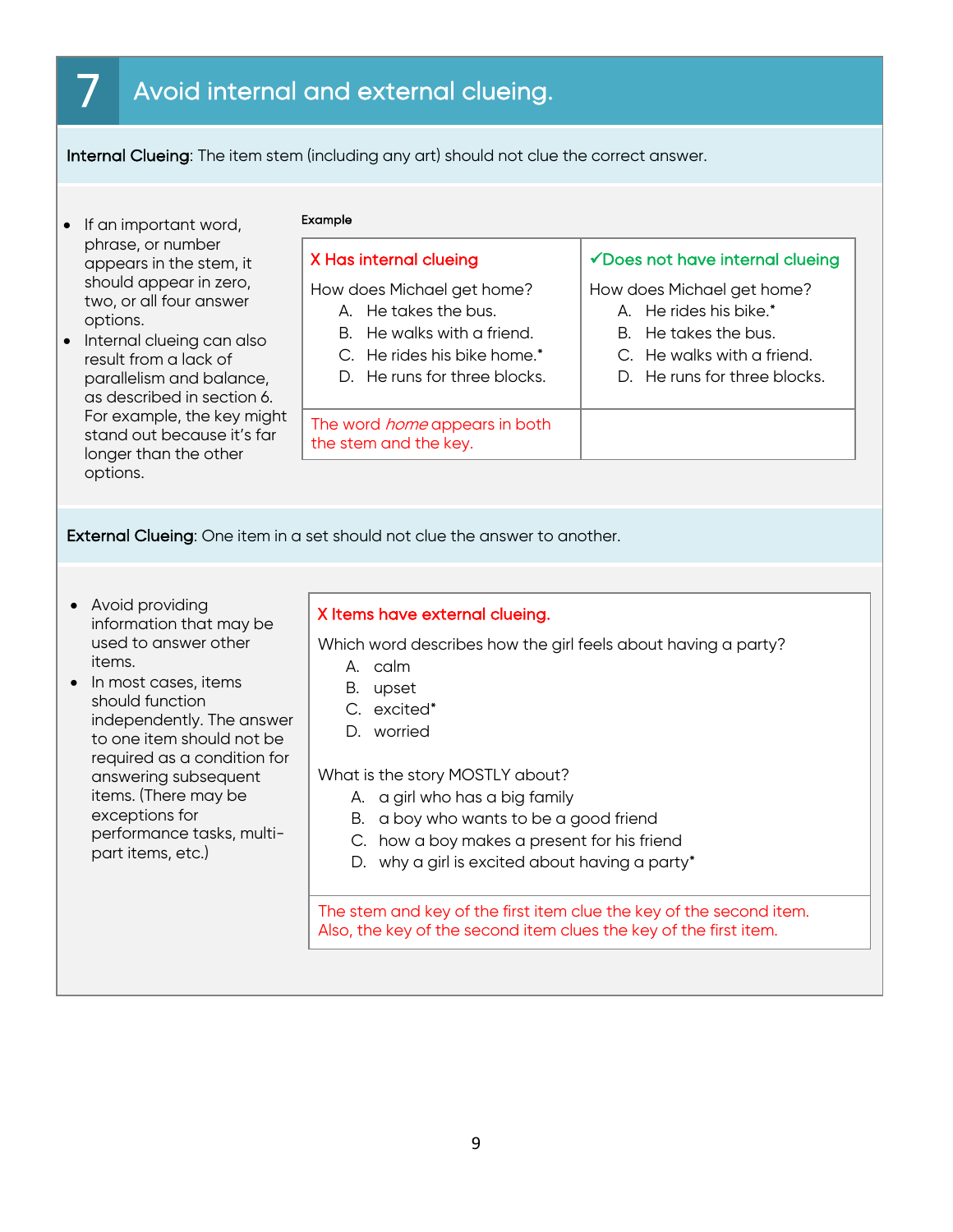# 8 Follow project guidelines for formatting and style.

Consult the project guidelines about details such as the following:

| • Capitalizing emphasis<br>words (MOST LIKELY,                                        | Example<br>What is the MOST LIKELY reason the author starts the passage by                                                                                                                                                                                                                                                                                                                                                                                                 |  |  |
|---------------------------------------------------------------------------------------|----------------------------------------------------------------------------------------------------------------------------------------------------------------------------------------------------------------------------------------------------------------------------------------------------------------------------------------------------------------------------------------------------------------------------------------------------------------------------|--|--|
| BEST, etc.) in item stems                                                             | mentioning GPS?                                                                                                                                                                                                                                                                                                                                                                                                                                                            |  |  |
| • Using open vs. closed<br>item stems                                                 | Open: Native Americans used sunflowers to<br>Closed: How did Native Americans use sunflowers?                                                                                                                                                                                                                                                                                                                                                                              |  |  |
| • Where to place stimulus<br>material, such as art or<br>passage quotations           | Look at the picture.<br>Which sentence from the passage does the picture show?<br>A. Then Rod sends a note back.<br>B. Mom gives a note to Dad.<br>C. Gram gets two notes!*<br>Note that the picture appears after the directive and before the<br>question. Note, too, that this item has only three answer options. This is<br>common for grades 2 and below, though it can vary from one project to<br>the next. Guidelines about parallelism and outliers still apply. |  |  |
| Avoiding initial caps and periods for answer options that aren't sentences            |                                                                                                                                                                                                                                                                                                                                                                                                                                                                            |  |  |
| Lining up numbers used as answer options (right-align, align on decimal points, etc.) |                                                                                                                                                                                                                                                                                                                                                                                                                                                                            |  |  |
| Applying MathType/LaTex rules correctly and consistently                              |                                                                                                                                                                                                                                                                                                                                                                                                                                                                            |  |  |
| Capitalization/labeling in art                                                        |                                                                                                                                                                                                                                                                                                                                                                                                                                                                            |  |  |

• Questions about grammar, usage, punctuation, and spelling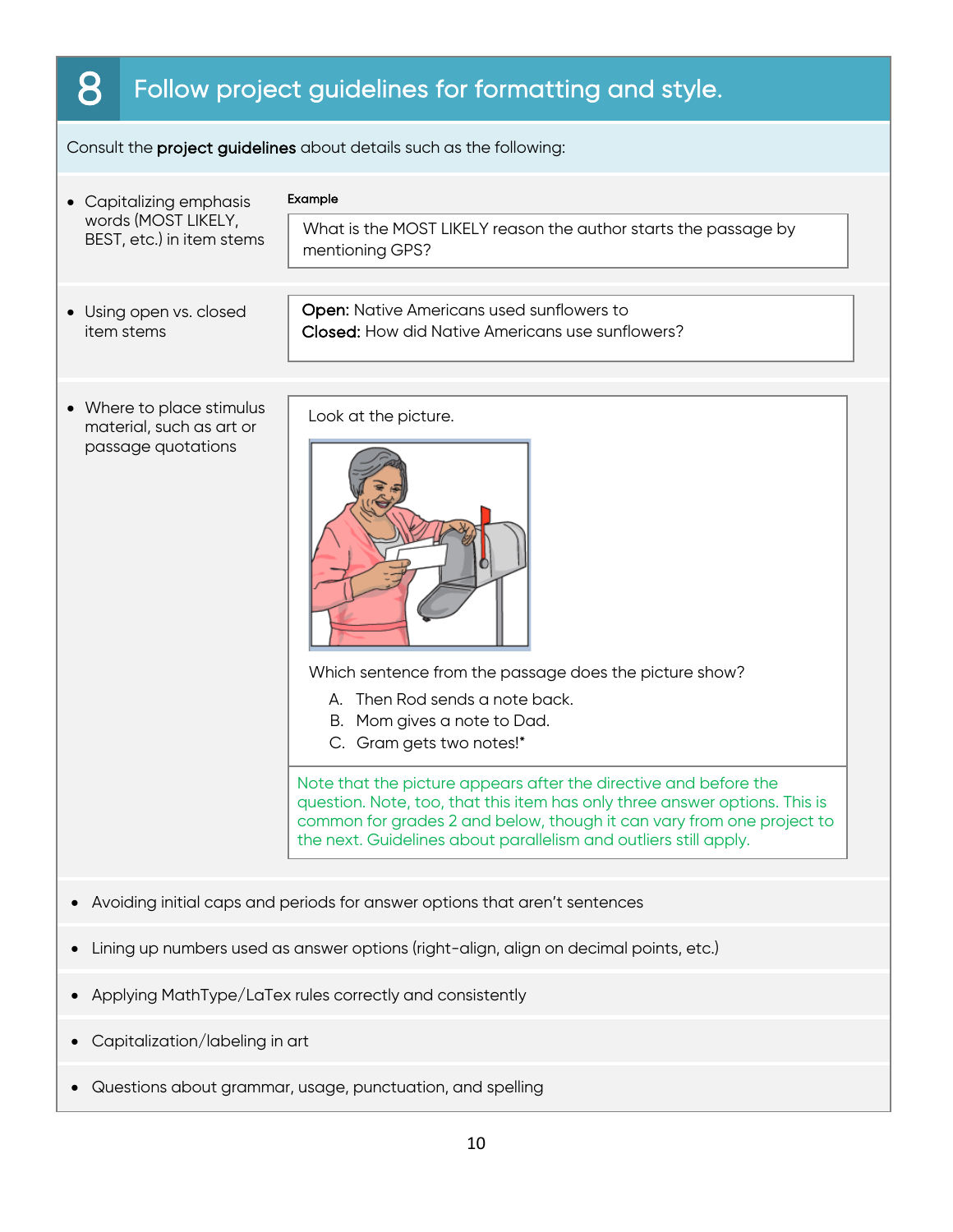# 9 Include effective distractor rationales when projects allow for them.

- The purpose of a rationale is to explain why the distractor is incorrect. It can describe the mistake, misconception, misinterpretation, or incorrect inference used to arrive at the incorrect answer.
- Even if your project does not require rationales, it is best practice to develop them as you develop an item to ensure quality distractors.
- Each distractor should have a unique rationale.
- Avoid rationales such as "This answer is incorrect" and "This answer is wrong." They don't help students understand why the answer choice is incorrect.
- Rationales should be clear, concise, and written as complete sentences.
- The language and format should be consistent across sets of rationales.
- If a unique rationale is NOT required for the correct answer, then the rationale often appears as follows: Correct answer (capital C; no period).
- Requirements for rationales can change from one project to the next. Be sure to consult project-specific guidelines.

#### Example

#### Item (grade 3):

What do sharks do instead of sleeping?

- A. come up often for air
- B. rest by floating in the water\*
- C. bury themselves in the mud
- D. rest on the bottom of the ocean

#### **X** Ineffective Rationales

- A. Sharks do not come up often for air.
- B. Correct answer
- C. This answer is incorrect.
- D. This option is wrong.

Rationale A: This may be true, but it is similar  $\parallel$  Sharks do not. to saying "This answer is incorrect." It does not explain why.

Rationales C and D: These rationales point out that the answer choice is incorrect, but they do not help students understand why.

#### $\checkmark$  Effective Rationales

- A. Dolphins, not sharks, come up often for air.
- B. Correct answer
- C. Fish and frogs, not sharks, bury themselves in the mud.
- D. Some fish rest on the bottom of the ocean.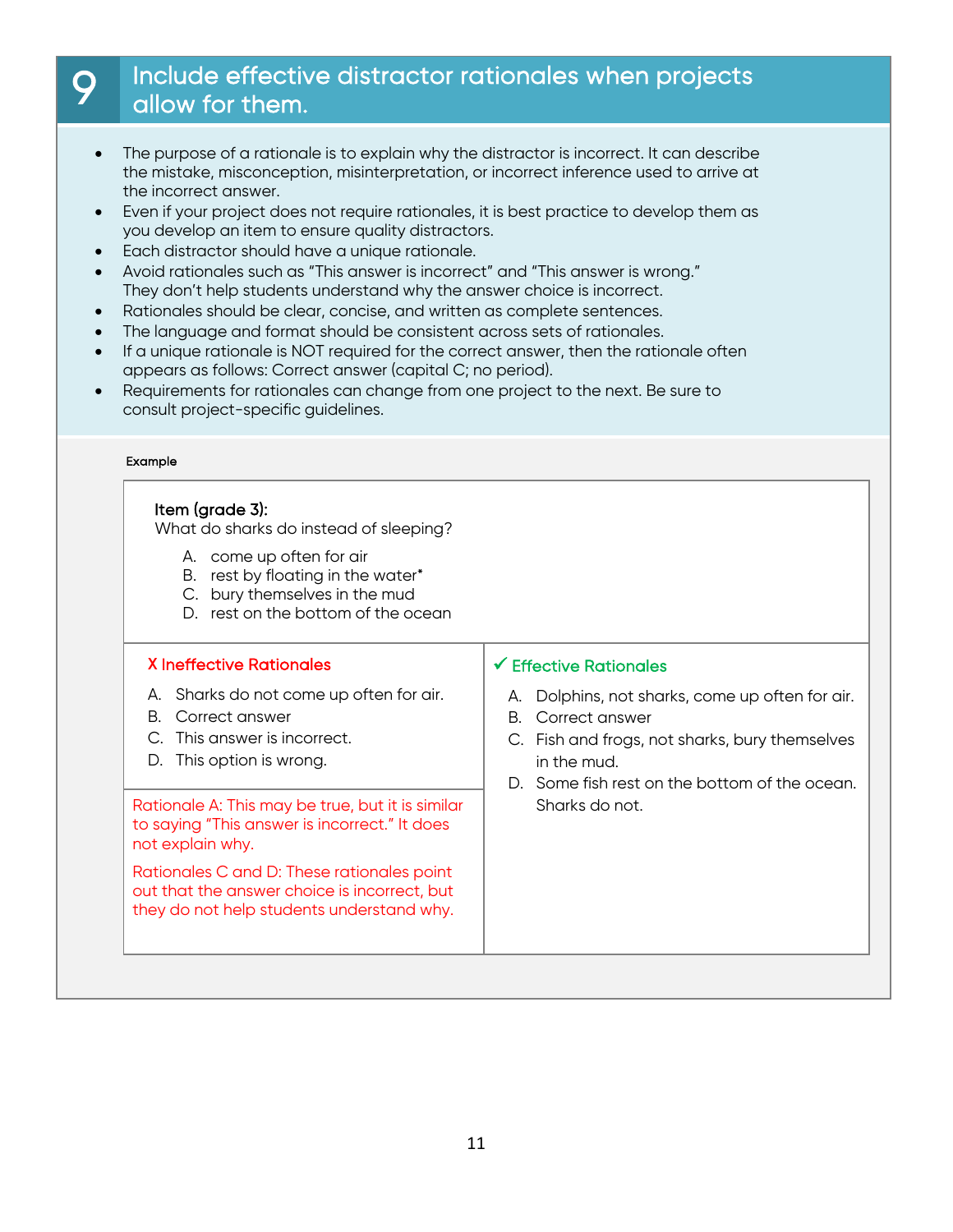# $10$   $\,$  Make sure item art follows guidelines for content and style.

## Art should

- be clear and easy to read
- be used only when relevant to the skill, standard, or learning objective
- be accurate
- be inclusive of all student populations
- use complementary colors according to the colorblind palette
- be properly labeled (unless labeling is part of the expected student response)
- be consistently formatted across items, forms, and grades

### Art should NOT

- be visually challenging to students
- create scrolling issues that can be caused by the number, type, and/or orientation of certain pieces of art
- introduce ambiguity about how to arrive at a correct answer
- require a correct response that is dependent on color

#### Example

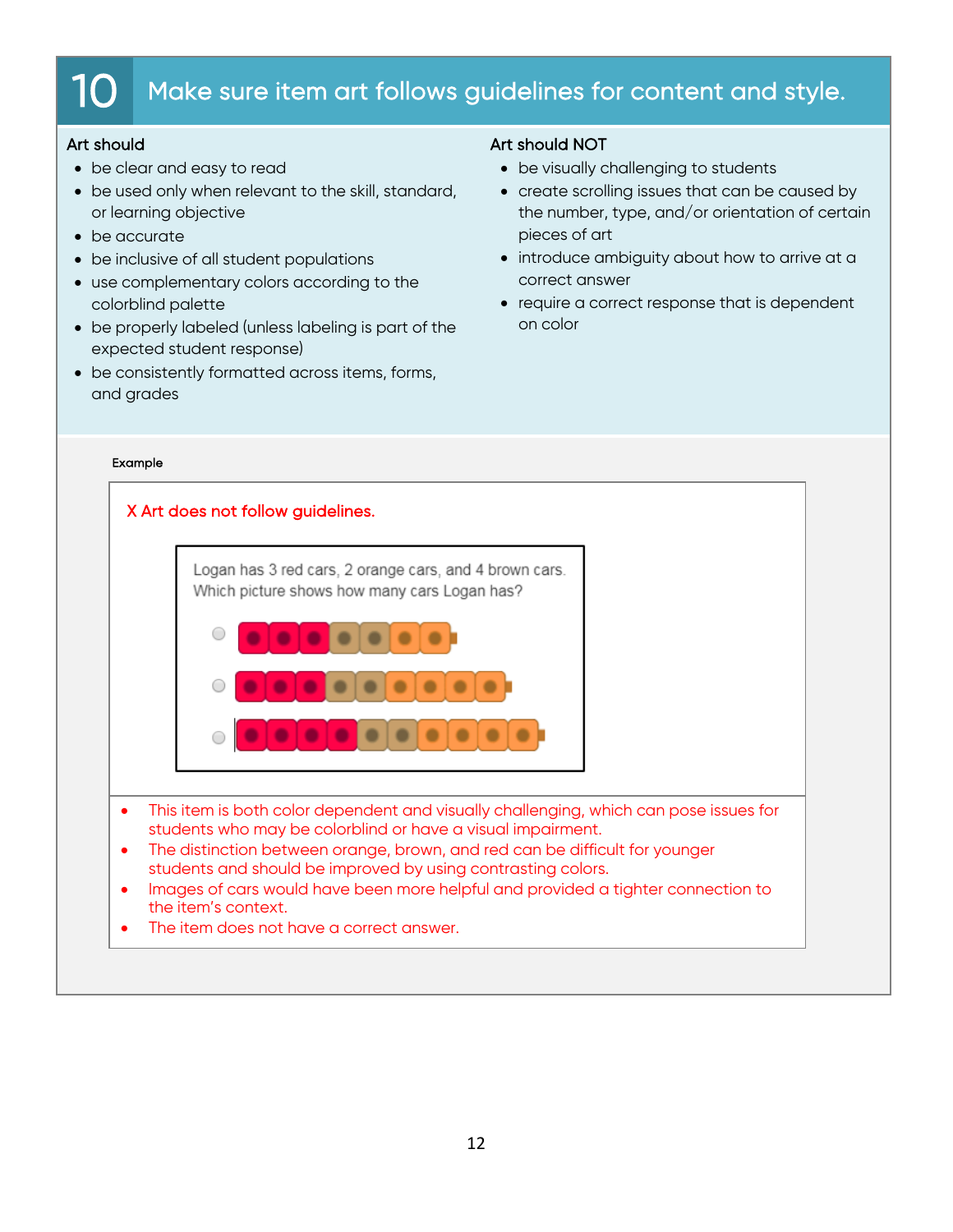## The Four DOK Levels

## Depth of Knowledge 1: Recall and Reproduction

- Items in this category call for the student to remember a fact, term, or simple process. The student does not need to figure out how to attack the question.
- Verbs that typically signal this level of item include: identify, recognize, use, calculate, measure.
- Examples: Choose the correct definition for a term; identify the diagram that correctly shows a process; match a condition with a typical cause or effect.

## Depth of Knowledge 2: Skills and Concepts

- These items require some decisions about how to approach the question. More complex content knowledge is involved.
- Typical verbs are: classify, organize, estimate, make observations, collect and display data, compare data. More than one step may be involved.
- Examples: Describe or explain the relationships among facts, terms, or variables; explain examples and nonexamples of science concepts; organize, represent, and interpret data.

## Depth of Knowledge 3: Strategic Thinking

- These items require higher-level thinking than levels 1 and 2. The student must reason, plan, cite evidence.
- Examples: Draw a conclusion after examining data; apply a formula in an unfamiliar context; formulate a testable hypothesis based on observations and identify variables to be used in an experiment.

## Depth of Knowledge 4: Extended Thinking

- Assessments in this category require high-level thinking, such as connecting ideas from disparate content areas.
- Example: Conduct an investigation from formulating a problem through analyzing data and forming conclusions.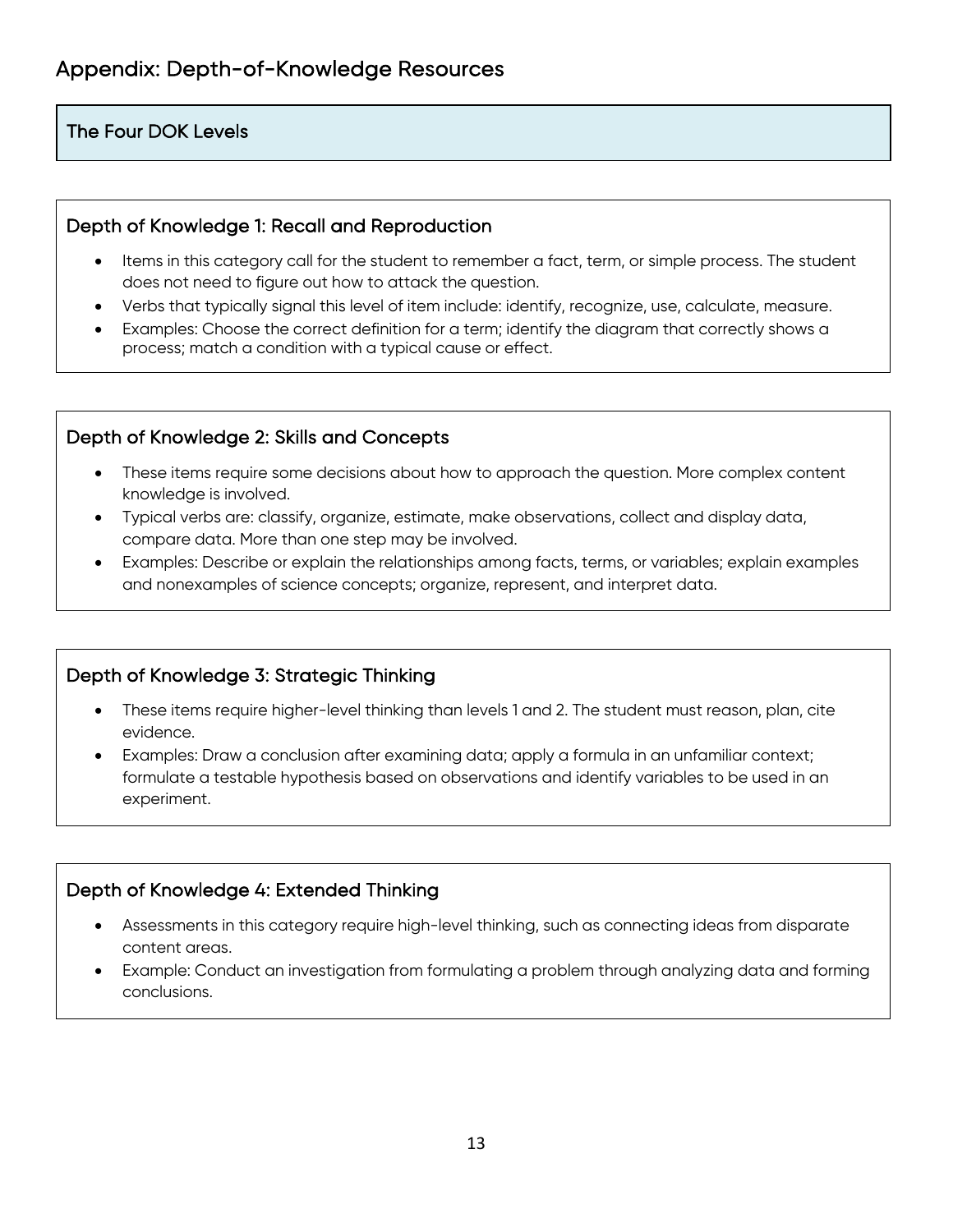## Additional DOK Verbs



Webb, Norman L. and others. "Web Alignment Tool" 24 July 2005. Wisconsin Center of Educational Research. University of Wisconsin-Madison. 2 Feb. 2006. <http://www.wcer.wisc.edu/WAT/index.aspx>.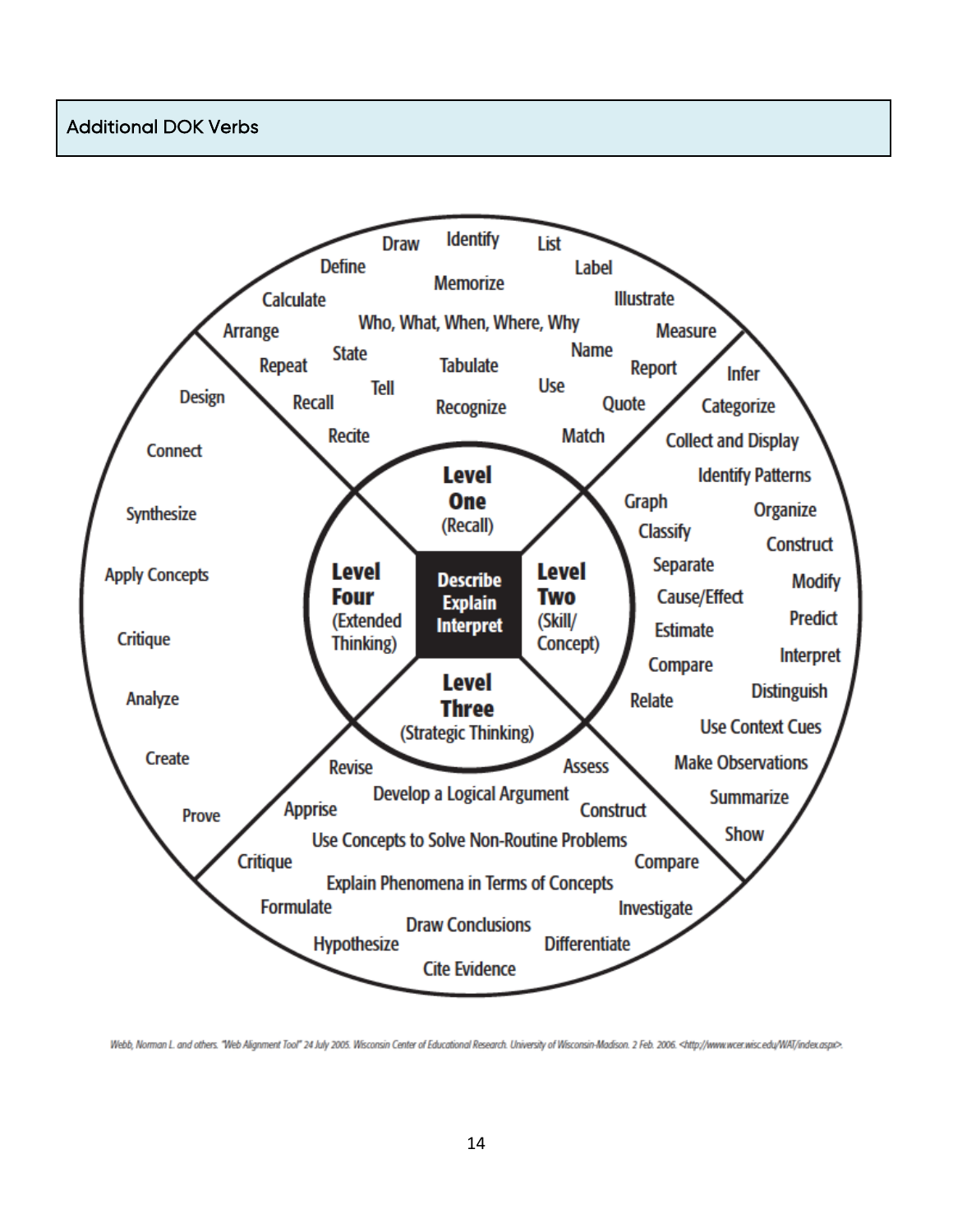# Sample Question Stems by DOK Level

| DOK <sub>1</sub>                                                                                                                                                                                                                                                                                                                                                                                                                                                                                                                                                                                                                                                               | DOK <sub>2</sub>                                                                                                                                                                                                                                                                                                                                                                                                                                                                                                                                                                                                                                       |
|--------------------------------------------------------------------------------------------------------------------------------------------------------------------------------------------------------------------------------------------------------------------------------------------------------------------------------------------------------------------------------------------------------------------------------------------------------------------------------------------------------------------------------------------------------------------------------------------------------------------------------------------------------------------------------|--------------------------------------------------------------------------------------------------------------------------------------------------------------------------------------------------------------------------------------------------------------------------------------------------------------------------------------------------------------------------------------------------------------------------------------------------------------------------------------------------------------------------------------------------------------------------------------------------------------------------------------------------------|
| • Can you list   ?<br>• When did ___ happen?<br>• Who was ?<br>How can you recognize<br>- 2<br>• What is $\frac{2}{3}$<br>How can you find the meaning of ___?<br>$\bullet$<br>Can you recall ?<br>$\bullet$ Can you select<br>• How would you write ?<br>• What might you include on a list<br>about ?<br>• Who discovered ?<br>• What is the formula for ?<br>• Can you identify ?<br>• How would you describe ?                                                                                                                                                                                                                                                             | • Can you explain how ____ affected __<br>• How would you apply what you learned<br>to develop ?<br>• How would you compare ___?<br>Contrast ?<br>How would you classify___?<br>How are ___ alike? Different?<br>How would you classify the type of ?<br>What can you say about___?<br>How would you summarize___?<br>How would you summarize ?<br>What steps are needed to edit_?<br>٠<br>When would you use an outline to ?<br>How would you estimate ?<br>How could you organize ?<br>What would you use to classify ?<br>What do you notice about ?                                                                                                |
| DOK <sub>3</sub><br>How is related to ?<br>$\bullet$<br>What conclusions can you draw _____?<br>How would you adapt__to create a<br>different ?<br>• How would you test ?<br>• Can you predict the outcome if ?<br>. What is the best answer? Why?<br>What conclusion can be drawn from<br>٠<br>these three texts?<br>What is your interpretation of this text?<br>Support your rationale.<br>• How would you describe the sequence<br>$of$ ?<br>. What facts would you select to<br>support___?<br>Can you elaborate on the reason ?<br>۰<br>What would happen if ?<br>• Can you formulate a theory for_?<br>• How would you test ?<br>• Can you elaborate on the reason<br>г | DOK <sub>4</sub><br>• Write a thesis, drawing conclusions from<br>multiple sources.<br>• Design and conduct an experiment.<br>Gather information to develop<br>alternative explanations for the results of<br>an experiment.<br>• Write a research paper on a topic.<br>Apply information from one text to<br>another text to develop a persuasive<br>argument.<br>• What information can you gather to<br>support your idea about ?<br>• DOK 4 would most likely be the writing of<br>a research paper or applying information<br>from one text to another text to develop<br>a persuasive argument.<br>DOK 4 requires time for extended<br>thinking. |

From Depth of Knowledge – Descriptors, Examples and Question Stems for Increasing Depth of Knowledge in the Classroom Developed by<br>Dr. Norman Webb and Rip Chart developed by Myra Collins